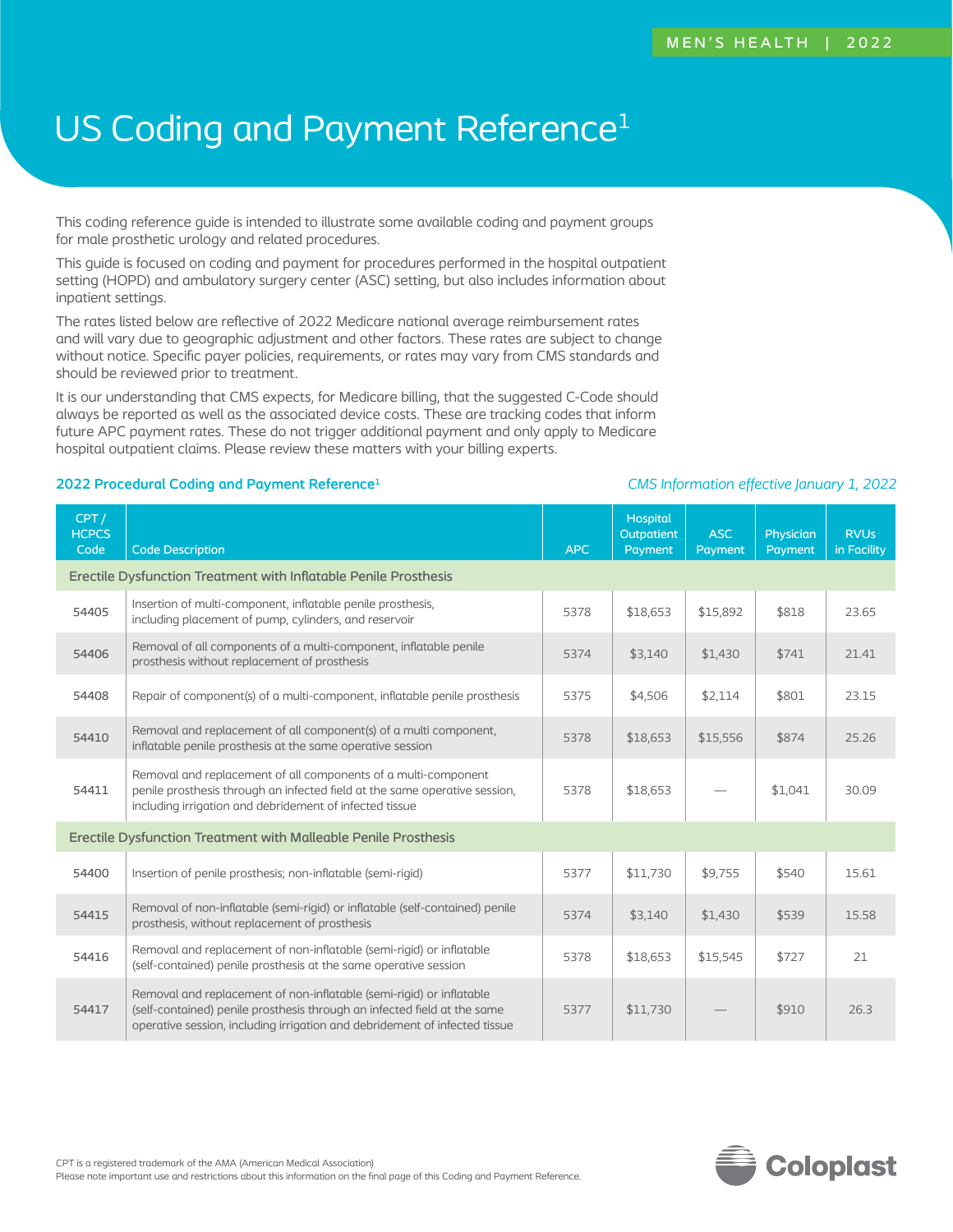### **2022 Procedural Coding and Payment Reference** *CMS Information effective January 1, 2022*

| CPT/<br><b>HCPCS</b><br>Code | <b>Code Description</b>                                                                                             | <b>APC</b> | Hospital<br>Outpatient<br>Payment | <b>ASC</b><br>Payment | Physician<br>Payment | <b>RVU<sub>s</sub></b><br>in Facility |
|------------------------------|---------------------------------------------------------------------------------------------------------------------|------------|-----------------------------------|-----------------------|----------------------|---------------------------------------|
|                              | <b>Other Penile Restoration Procedure Codes</b>                                                                     |            |                                   |                       |                      |                                       |
| 54110                        | Excision of penile plaque                                                                                           | 5374       | \$3,140                           | \$1,430               | \$636                | 18.38                                 |
| 54111                        | Excision of penile plaque; with graft up to 5 cm in length                                                          | 5375       | \$4,506                           | \$2,114               | \$808                | 23.36                                 |
| 54112                        | Excision of penile plaque; with $q$ raft $>$ 5 cm in length                                                         | 5376       | \$8,429                           | \$4,157               | \$948                | 27.39                                 |
| 54360                        | Plastic operation on penis to correct angulation                                                                    | 5374       | \$3,140                           | \$1,430               | \$731                | 21.11                                 |
|                              | <b>Testicular Procedures</b>                                                                                        |            |                                   |                       |                      |                                       |
| 54520                        | Orchiectomy, simple (including subcapsular), with or without testicular<br>prosthesis, scrotal or inquinal approach | 5374       | \$3,140                           | \$1,430               | \$334                | 9.64                                  |
| 54522                        | Orchiectomy, partial                                                                                                | 5374       | \$3,140                           | \$1,430               | \$596                | 17.22                                 |
| 54530                        | Orchiectomy, radical, for tumor; inquinal approach                                                                  | 5341       | \$3,249                           | \$1,441               | \$516                | 14.91                                 |
| 54660                        | Insertion of testicular prosthesis (separate procedure)                                                             | 5375       | \$4,506                           | \$3,128               | \$364                | 10.51                                 |
| 54690                        | Laparoscopy, surgical; orchiectomy                                                                                  | 5361       | \$5,168                           | \$2,363               | \$664                | 19.2                                  |
| 55175                        | Scrotoplasty; simple                                                                                                | 5374       | \$3,140                           | \$1,430               | \$371                | 10.72                                 |
| 55180                        | Scrotoplasty; complicated                                                                                           | 5375       | \$4,506                           | \$2,114               | \$703                | 20.31                                 |
| Male Incontinence Treatment  |                                                                                                                     |            |                                   |                       |                      |                                       |
| 53440                        | Sling operation for correction of male urinary incontinence<br>(e.g., fascia or synthetic)                          |            | \$11,730                          | \$9,480               | \$762                | 22.03                                 |
| 53442                        | Removal or revision of sling for male incontinence (e.g., fascia or synthetic)                                      | 5375       | \$4,506                           | \$2,772               | \$796                | 22.99                                 |

| <b>HCPCS Codes</b> |                                                        |                                                                                                                                                    | <b>HCPCS Codes</b> |                                                           |  |  |
|--------------------|--------------------------------------------------------|----------------------------------------------------------------------------------------------------------------------------------------------------|--------------------|-----------------------------------------------------------|--|--|
| C1762              | Connective tissue, human (includes fascia lata)        |                                                                                                                                                    | C2631              | Repair device, urniary, incontinence, without sling graft |  |  |
| C1763              | Connective tissue, non-human (includes synthetic)      |                                                                                                                                                    | L8699              | Prosthetic implant, not otherwise specified               |  |  |
| C1771              | Repair device, urinary, incontinence, with sling graft |                                                                                                                                                    |                    |                                                           |  |  |
| C1813              | Prosthesis, penile, inflatable                         | Medicare reimbursement for devices are packaged with APC reimbursement.<br>For other insurance, please follow payer claims reporting instructions. |                    |                                                           |  |  |
| C <sub>2622</sub>  | Prosthesis, penile, non-inflatable                     |                                                                                                                                                    |                    |                                                           |  |  |

The Centers for Medicare and Medicaid Services (CMS) utilizes the Medicare Severity DRG (MS-DRG) classification system (Version 35 Grouper) to differentiate severity of illness among patients. The MS-DRG system subdivides MS-DRG sets based on the presence or absence of Major Complications or Comorbid conditions (MCCs) and Complications or Comorbid conditions (CCs). Coding patients to the highest level of specificity is critical to appropriate MS-DRG assignment.<sup>1</sup>

### **2022 Hospital Inpatient Payment Reference1** *Effective January 1, 2022*

| <b>MS-DRG</b> | <b>Code Description</b>                 | <b>Payment Rate</b> |
|---------------|-----------------------------------------|---------------------|
| 662           | Minor bladder procedures with MCC       | \$19,369            |
| 663           | Minor bladder procedures with CC        | \$10,548            |
| 664           | Minor bladder procedures without CC/MCC | \$7,806             |
| 709           | Penis procedures with CC/MCC            | \$15,272            |
| 710           | Penis procedures without CC/MCC         | \$10,561            |
| 711           | Testis procedures with CC/MCC           | \$14,056            |
| 712           | Testis procedures without CC/MCC        | \$6,990             |

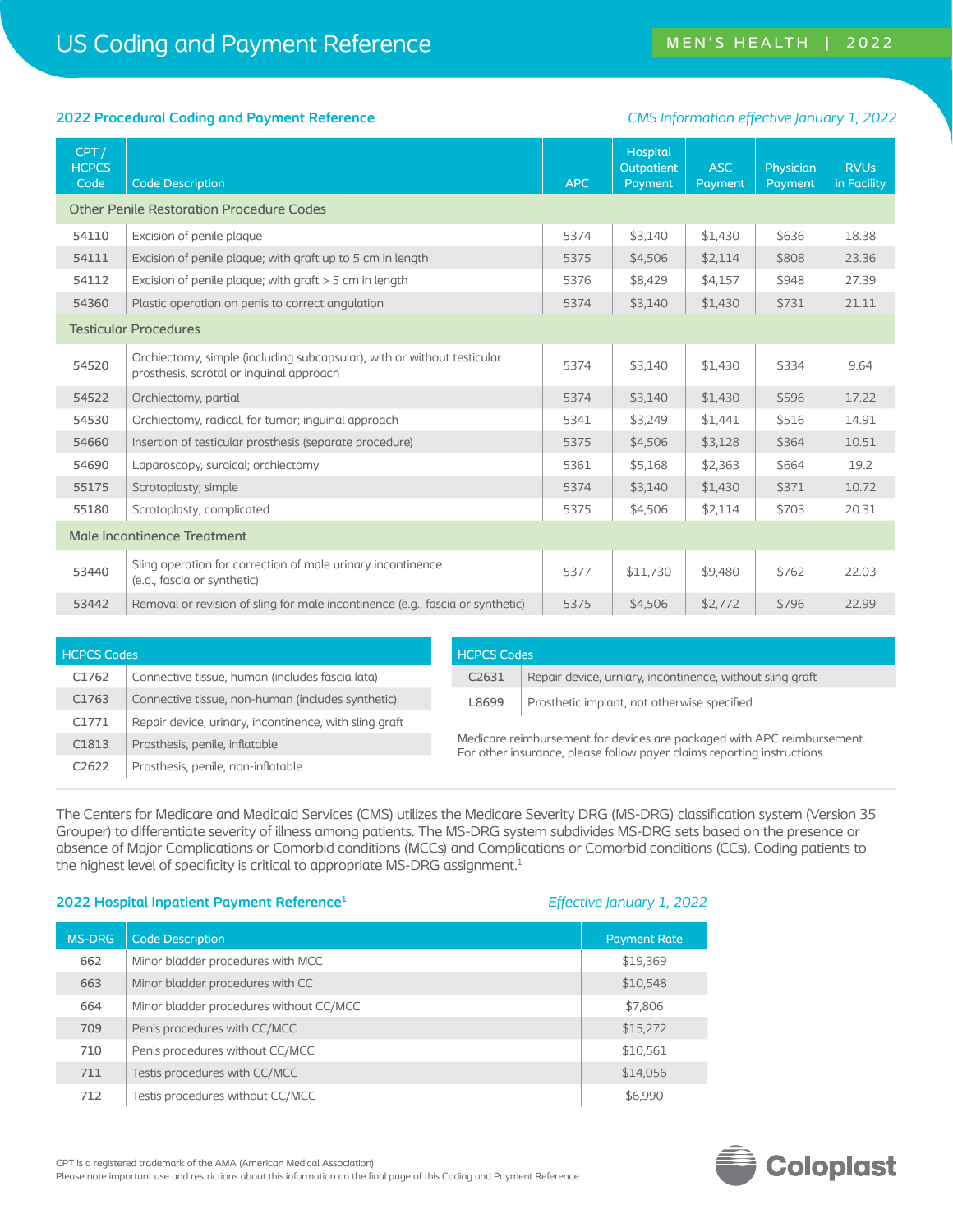# **ICD-10-CM Diagnosis Codes commonly associated with male prosthetic urology procedures\***

| <b>Diagnosis</b><br>Code | <b>Code Description</b>                                                             |  | <b>Diagnosis</b><br>Code |
|--------------------------|-------------------------------------------------------------------------------------|--|--------------------------|
| N39.45                   | Continuous leakage                                                                  |  | N52.1                    |
| C61                      | Malignant neoplasm of prostate                                                      |  | N52.2                    |
| C62.00 -<br>C62.92       | Malignant neoplasm of other and unspecified testis                                  |  | N52.3X                   |
| E10.40 -<br>E10.49       | Type 1 diabetes mellitus with neurological complications                            |  | N52.31                   |
| E10.51 -<br>E10.59       | Type 1 diabetes mellitus with circulatory complications                             |  | N52.32<br>N52.33         |
| E10.61 -<br>E10.69       | Type 1 diabetes mellitus with other specified complications                         |  | N52.34                   |
| E11.40 -<br>E11.49       | Type 2 diabetes mellitus with neurological complications                            |  | N52.39                   |
| $E11.51 -$<br>E10.59     | Type 2 diabetes mellitus with circulatory complications                             |  | N52.8                    |
| E11.61 -<br>E10.69       | Type 2 diabetes mellitus with other specified complications                         |  | N52.9<br>Q55.9           |
| $E13.51 -$<br>E13.59     | Other specified diabetes mellitus with<br>circulatory complications                 |  | <b>R32</b>               |
| E13.610 -<br>E13.69      | Other specified diabetes mellitus with other<br>specified complications             |  | S14.0XXS                 |
| E29.1                    | Testicular hypofunction                                                             |  | S14.101S-<br>S14.109S    |
| 173.9                    | Peripheral vascular disease, unspecified                                            |  | S24.0XXS                 |
| N36.42                   | Intrinsic (urethral) sphincter deficiency (ISD)                                     |  | $S24.101S -$<br>S24.109S |
| N36.43                   | Combined hypermobility of urethra and intrinsic<br>sphincter deficiency             |  | S34.01XS                 |
| N39.3                    | Stress incontinence, (Female) (Male)                                                |  | S34.02XS                 |
| N44.00 -<br>N44.04       | Torsion of the testis                                                               |  | S34.101S-<br>S34.139S    |
| N48.6                    | Induration penis plastica (Peyronie's Disease)                                      |  | $T36 - T50$              |
| N48.81 –<br>N48.9        | Other specified disorders of the penis                                              |  | T83.010-<br>T83.29XS     |
| N50.1                    | Vascular disorders of male genital organs                                           |  | T83.410-<br>T83.79X      |
| N50.81 -<br>N50.89       | Other specified disorder of male genital organs                                     |  | T83.81XA-<br>T83.9XXA    |
| N52.01                   | Erectile dysfunction due to arterial insufficiency                                  |  | Z85.46                   |
| N52.02                   | Corporo-venous occlusive erectile dysfunction                                       |  | Z85.47                   |
| N52.03                   | Combined arterial insufficiency and corporo-venus<br>occlusive erectile dysfunction |  |                          |

| <b>Diagnosis</b><br>Code | <b>Code Description</b>                                                                              |
|--------------------------|------------------------------------------------------------------------------------------------------|
| N52.1                    | Erectile dysfunction due to diseases classified elsewhere                                            |
| N52.2                    | Drug-induced erectile dysfunction                                                                    |
| N52.3X                   | Post-surgical erectile dysfunction                                                                   |
| N52.31                   | Erectile dysfunction following radical prostatectomy                                                 |
| N52.32                   | Erectile dysfunction following radical cystectomy                                                    |
| N52.33                   | Erectile dysfunction following urethral surgery                                                      |
| N52.34                   | Erectile dysfunction following simple prostatectomy                                                  |
| N52.39                   | Other post-surgical erectile dysfunction                                                             |
| N52.8                    | Other male erectile dysfunction                                                                      |
| N52.9                    | Male erectile dysfunction, unspecified                                                               |
| Q55.9                    | Congenital malformation of male genital organ, unspecified                                           |
| R32                      | Urinary incontinence, unspecified                                                                    |
| S14.0XXS                 | Concussion and edema of cervical spinal cord, sequela                                                |
| $S14.101S -$<br>S14.109S | Unspecified injury of cervical spinal cord                                                           |
| S24.0XXS                 | Concussion and edema of thoracic spinal cord, sequela                                                |
| S24.101S –<br>S24.109S   | Unspecified injury of thoracic spinal cord                                                           |
| S34.01XS                 | Concussion and edema of lumbar spinal cord, sequela                                                  |
| S34.02XS                 | Concussion and edema of sacral spinal cord, sequela                                                  |
| S34.101S –<br>S34.139S   | Other and unspecified injury of lumbar and sacral spinal cord                                        |
| T36 – T50                | Poisoning by, adverse effects of and underdosing of drugs,<br>medicaments, and biological substances |
| T83.010 -<br>T83.29XS    | Breakdown (mechanical) of urinary catheters / devices                                                |
| T83.410-<br>T83.79X      | Breakdown (mechanical) of penile/genital<br>implanted prothesis                                      |
| T83.81XA –<br>T83.9XXA   | Complications of genitourinary prosthetic devices,<br>implants, and grafts                           |
| Z85.46                   | Personal history of malignant neoplasm of the prostate                                               |
| Z85.47                   | Personal history of malignant neoplasm of testis                                                     |

Coloplast

\*For a full listing of available codes, please consult an ICD-10-CM reference. Guidelines require coding to the highest level of specificity.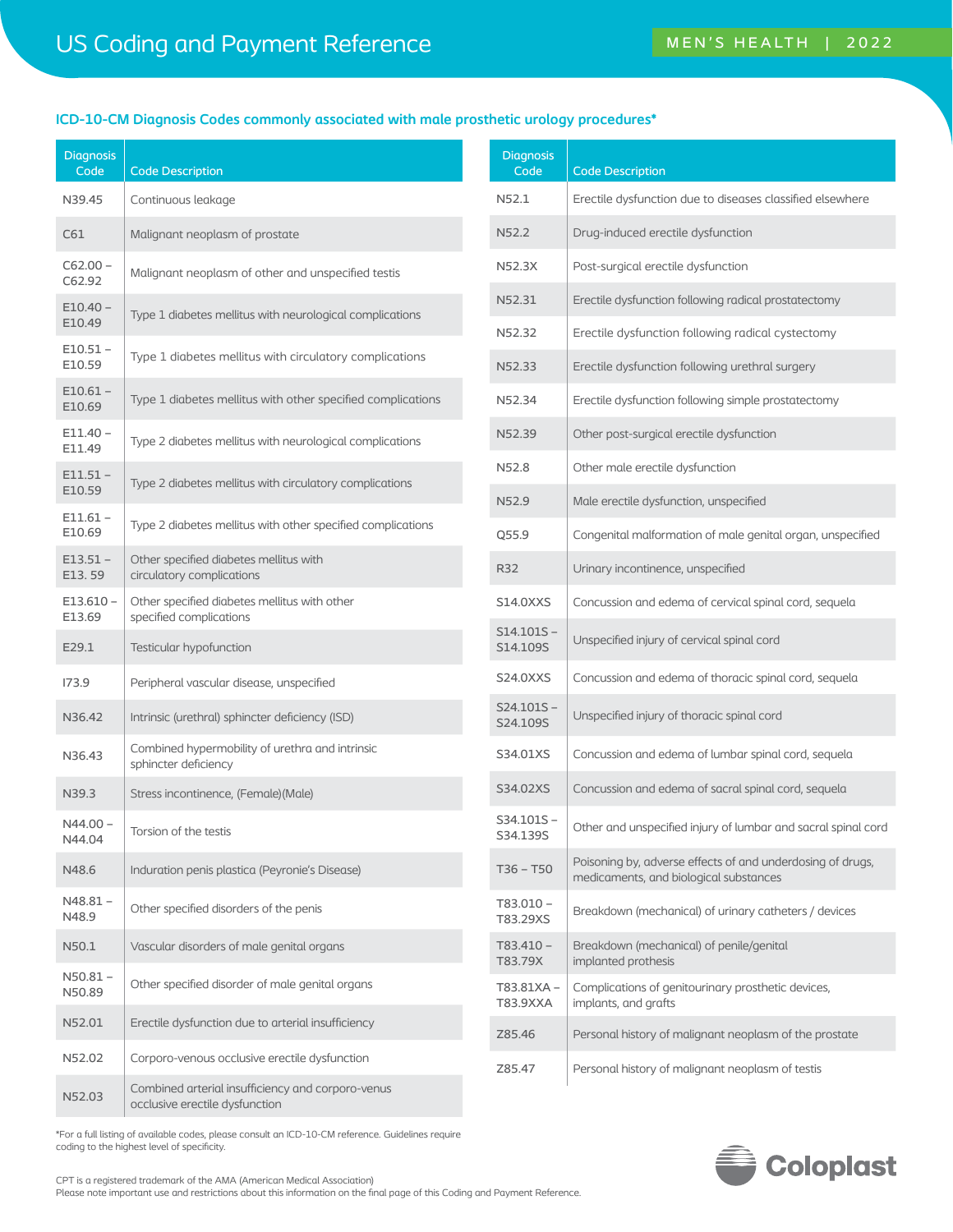ICD-10 PCS codes require 7 characters. Not all codes below contain the number of characters required and may not represent a full description. Please see ICD-10 PCS coding reference for complete codes and descriptions based on the operation performed. The list is not intended to include all possible codes but a representative list of potential codes and partial codes as examples.

## **Hospital Inpatient ICD-10 PCS Coding1**

| <b>Diagnosis</b><br>Code | <b>Code Description</b>                                                                               | <b>Diagnosis</b><br>Code                 | <b>Code Description</b>                                                                                  |
|--------------------------|-------------------------------------------------------------------------------------------------------|------------------------------------------|----------------------------------------------------------------------------------------------------------|
| $OTSB$ _____             | Reposition bladder                                                                                    | OTPD87Z                                  | Removal of synthetic substitute from urethra,<br>via natural or artificial opening endoscopic            |
| $OTSC$ _,_,_             | Reposition bladder neck                                                                               | 0TPD8KZ                                  | Removal of nonautologous tissue substitute from<br>urethra, via natural or artificial opening endoscopic |
| $OTSD$ _____             | Reposition urethra, open approach                                                                     | $OVB9$ <sub>_/_/_</sub>                  | Excision of right testis                                                                                 |
| $OTQB$ <sub>_/_/_</sub>  | Repair bladder                                                                                        | $OVBB$ <sub>_/_/_</sub>                  | Excision of left testis                                                                                  |
| $OTQC$ ______            | Repair bladder neck                                                                                   | 0VBC0ZX                                  | Excision of bilateral testes                                                                             |
| $OTQD$ _____             | Repair urethra                                                                                        | $OVQS$ <sub>_,_,</sub> _,                | Repair penis                                                                                             |
| OTPB8JZ                  | Removal of synthetic substitute from bladder,<br>via natural or artificial opening endoscopic         | 0VR90JZ                                  | Replacement of right testis with synthetic substitute,<br>open approach                                  |
|                          | Removal of nonautologous tissue substitute from bladder                                               | 0VRB0JZ                                  | Replacement of left testis with synthetic substitute,<br>open approach                                   |
| 0TPD0JZ                  | Removal of synthetic substitute from urethra,<br>open approach                                        | 0VRC0JZ                                  | Replacement of bilateral testes with synthetic substitute,<br>open approach                              |
| <b>OTPDOKZ</b>           | Removal of nonautologous tissue substitute from urethra,<br>open approach                             | $0VT9$ <sub>_/_/_</sub>                  | Resection of right testis                                                                                |
| OTPD37Z                  | Removal of autologous tissue substitute from urethra,<br>percutaneous approach                        | $OVTB$ <sub>_/_/_</sub>                  | Resection of left testis                                                                                 |
| OTPD3JZ                  | Removal of synthetic substitute from urethra,<br>percutaneous approach                                | $OVTC$ <sub>_/_/_</sub>                  | Resection of bilateral testes                                                                            |
| 0TPD3KZ                  | Removal of nonautologous tissue substitute from urethra,<br>percutaneous approach                     | 0VU90JZ                                  | Supplement right testis with synthetic substitute,<br>open approach                                      |
| OTPD47Z                  | Removal of autologous tissue substitute from urethra,<br>percutaneous endoscopic approach             | 0VUB0JZ                                  | Supplement left testis with synthetic substitute,<br>open approach                                       |
| 0TPD4JZ                  | Removal of synthetic substitute from urethra,<br>percutaneous endoscopic approach                     | 0VUC0JZ                                  | Supplement bilateral testes with synthetic substitute,<br>open approach                                  |
| 0TPD4KZ                  | Removal of nonautologous tissue substitute from urethra,<br>percutaneous endoscopic approach          |                                          | Supplement penis with synthetic substitute                                                               |
| OTPD77Z                  | Removal of autologous tissue substitute from urethra,<br>via natural or artificial opening            | $OVWD_{\_\_\_\_\_\_\_\_\_$               | Revision of synthetic substitute in testis                                                               |
| OTPD7JZ                  | Removal of synthetic substitute from urethra, via natural<br>or artificial opening                    | <b>OVWDXJZ</b>                           | Revision of synthetic substitute in testis,<br>external approach                                         |
| OTPD7KZ                  | Removal of nonautologous tissue substitute from urethra,<br>via natural or artificial opening         | $\mathsf{OVWS}_{\_\prime\_\_\prime\_\_}$ | Revision of synthetic substitute in penis                                                                |
| OTPD87Z                  | Removal of autologous tissue substitute from urethra,<br>via natural or artificial opening endoscopic |                                          |                                                                                                          |